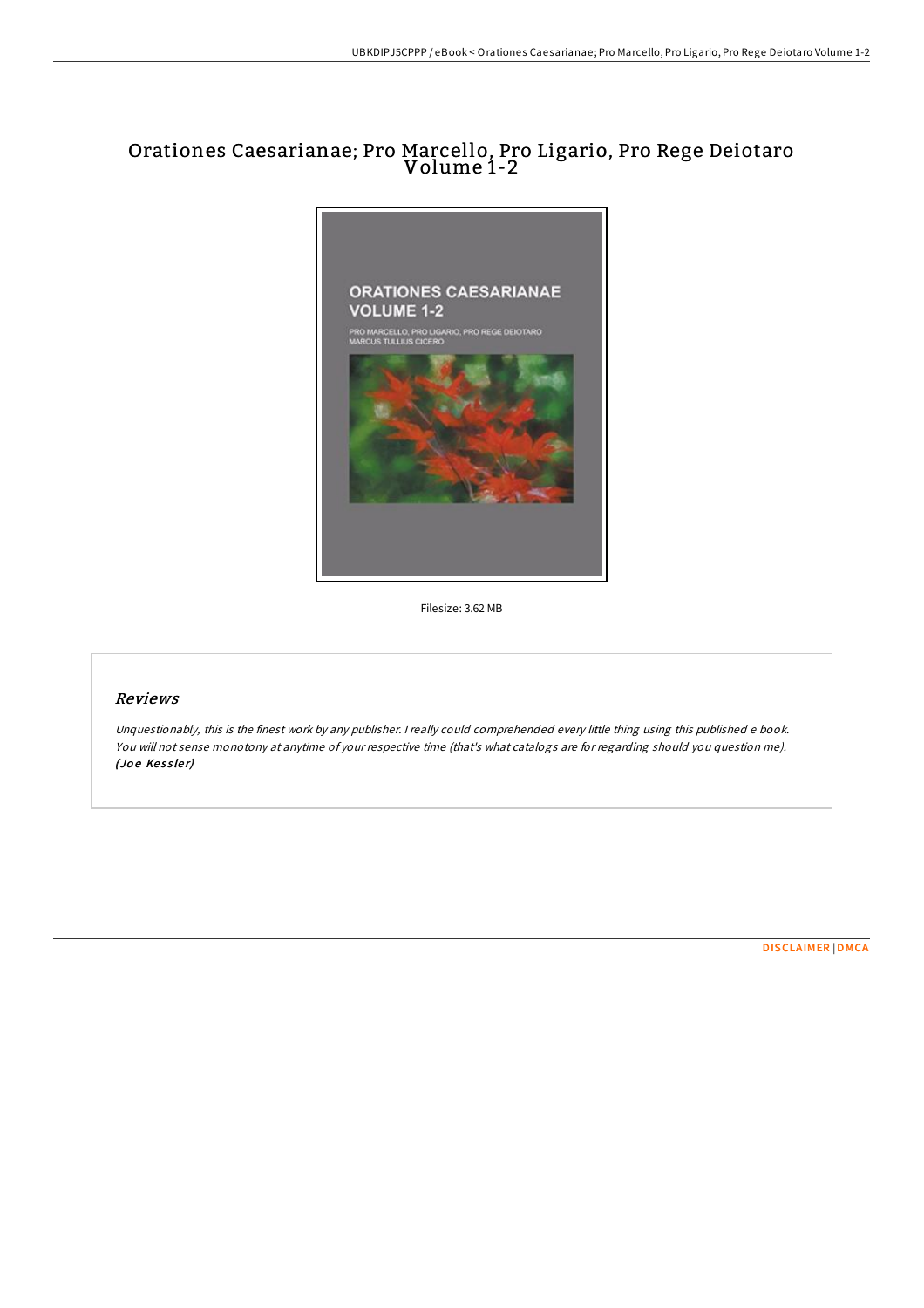### ORATIONES CAESARIANAE; PRO MARCELLO, PRO LIGARIO, PRO REGE DEIOTARO VOLUME 1-2



To get Orationes Caesarianae; Pro Marcello, Pro Ligario, Pro Rege Deiotaro Volume 1-2 eBook, please access the web link under and download the ebook or have accessibility to additional information which might be related to ORATIONES CAESARIANAE; PRO MARCELLO, PRO LIGARIO, PRO REGE DEIOTARO VOLUME 1-2 ebook.

Rarebooksclub.com, United States, 2013. Paperback. Book Condition: New. 246 x 189 mm. Language: English . Brand New Book \*\*\*\*\* Print on Demand \*\*\*\*\*.This historic book may have numerous typos and missing text. Purchasers can usually download a free scanned copy of the original book (without typos) from the publisher. Not indexed. Not illustrated. 1906 edition. Excerpt: . 17 fatalis quaedam calamitas. erroris, gen. of definition, R. 130n, K. ua P. V. ua Cp. the well-known plea of ovid caelestique viro quis me deceperit error dicite, pro culpa ne uelus esse putet. humani, apologetic. So in Ter. humanumst it is a failing of humanity. cum. conservavit. induxit: the causal subj. (conservaverit) might have been used with cum. But the indic. construction is far more forcible, identifying the acts: in having preserved, he has (ipsvfacto) introduced. So Deiot. s 36, R. 1729 (Prof. Hale, The cum-constructions, Part ii. p. m3. may very well be consulted). Where does the apodosis begin? quorum et frequentiam et dignitatem. videtis, whom you see in large numbers and in full enjoyment of their dignities. Cp. n. on s 1o illa auctoritas hoates, sc. patriae: traitors. Thus Q. Ligarius was accused before Caesar on what was virtually a charge of perduellio. cupiditate, personal ambition t the opposite of integritas purity of motives. It is the discreditable aspect of spa ( u). So in 20 infra, Lig. s. 17. The word may also mean (a) party feeling, Lig. 3 init. where in the chiasmus it answers to studii sui: (b) partiality of judgment. Marc. g 29: cp. the phrase omnia alicui cupere. ln a digression Cic. defends his own conduct. Cp. ad Fam. vii. 3. 6 I wished to tell you, if only by letter, what to say if you should meet my calumniators: there are some who, though...

 $_{\rm PDF}$ Read Orationes Cae[sarianae](http://almighty24.tech/orationes-caesarianae-pro-marcello-pro-ligario-p.html); Pro Marcello, Pro Ligario, Pro Rege Deiotaro Volume 1-2 Online L Download PDF Orationes Cae[sarianae](http://almighty24.tech/orationes-caesarianae-pro-marcello-pro-ligario-p.html); Pro Marcello, Pro Ligario, Pro Rege Deiotaro Volume 1-2